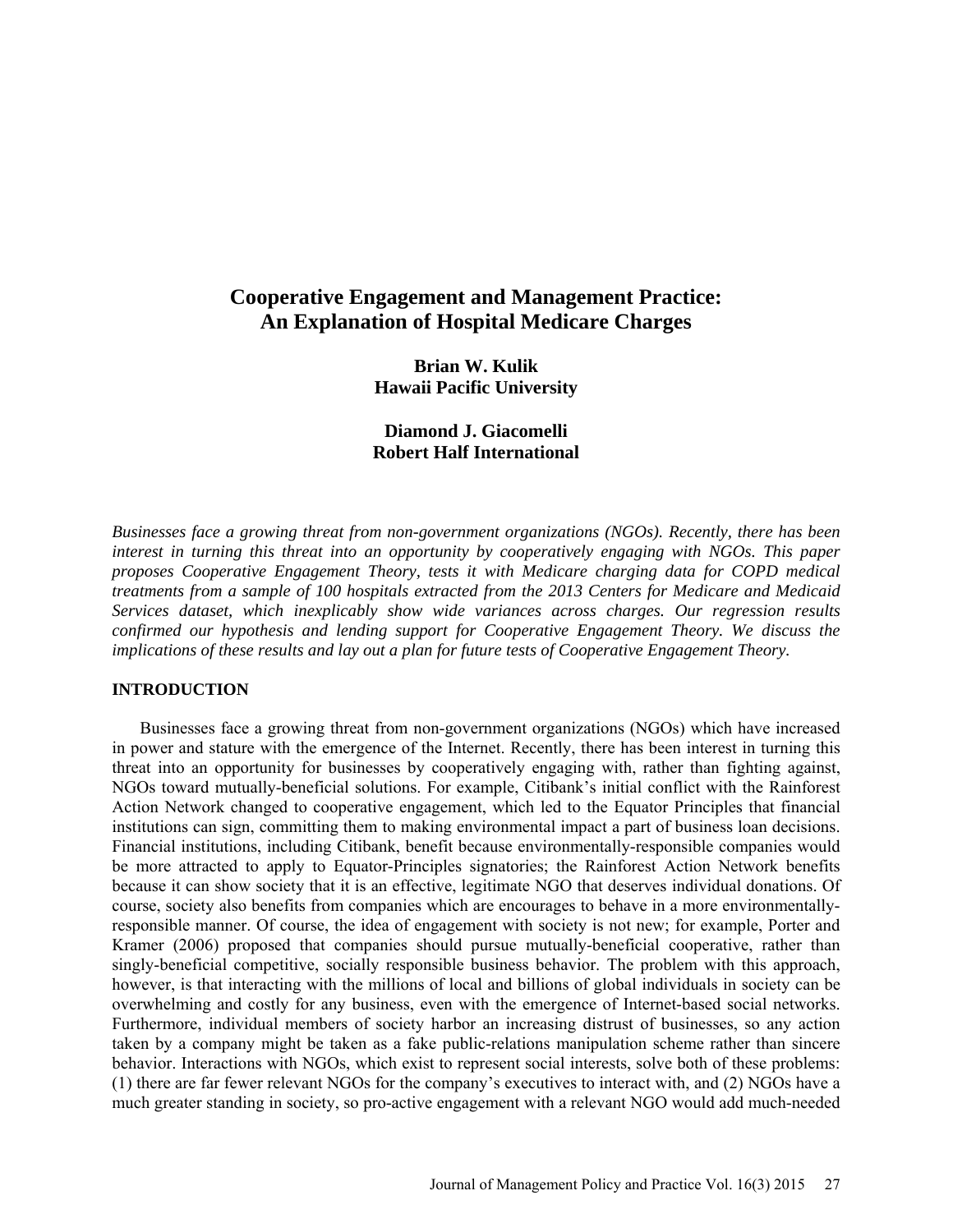legitimacy to a business' actions if and when it does decide to act. In this paper, we formalize a simple theory of NGO engagement, and test the theory with Medicare charge data. We then discuss the implications of the results, limitations, and further steps required to build evidence for Cooperative Engagement Theory.

### **THEORY DEVELOPMENT**

### **Cooperative Engagement Theory**

We present out Theory of Cooperative Engagement in Figure 1 below:



**FIGURE 1 COOPERATIVE ENGAGEMENT THEORY**

According to Lawrence and Weber (2013), there are three (relevant) sectors of organization globally: civil society, business, and government. These authors make the general and recurring point that, if businesses cooperatively engage with government and society, then those businesses will become more responsible global corporate citizens; if, however, an engagement link is missing, this could lead to businesses, and/or governments, to behave irresponsibly. They argue that each sector has particular and different strengths which, when they collaborate, complement each other:

"Many businesses have realized that these differences across sectors can be a resource to be exploited. In this view, global action networks – alliances among organizations from the three sectors – can draw on the unique capabilities of each and overcome particular weaknesses that each has" (Lawrence & Weber, 2013, p. 132).

NGOs enter the picture as tangible representatives of specific social concerns and interests. Lawrence & Weber gave an example of the development of the Kimberly process as a positive example:

"Concerned that the image of diamonds around the world as a symbol of romance would be tarnished, the World Diamond Congress and the international diamond company DeBeers joined forces with the governments of nations with legitimate diamond industries and NGOs campaigning to end civil violence" (p. 132).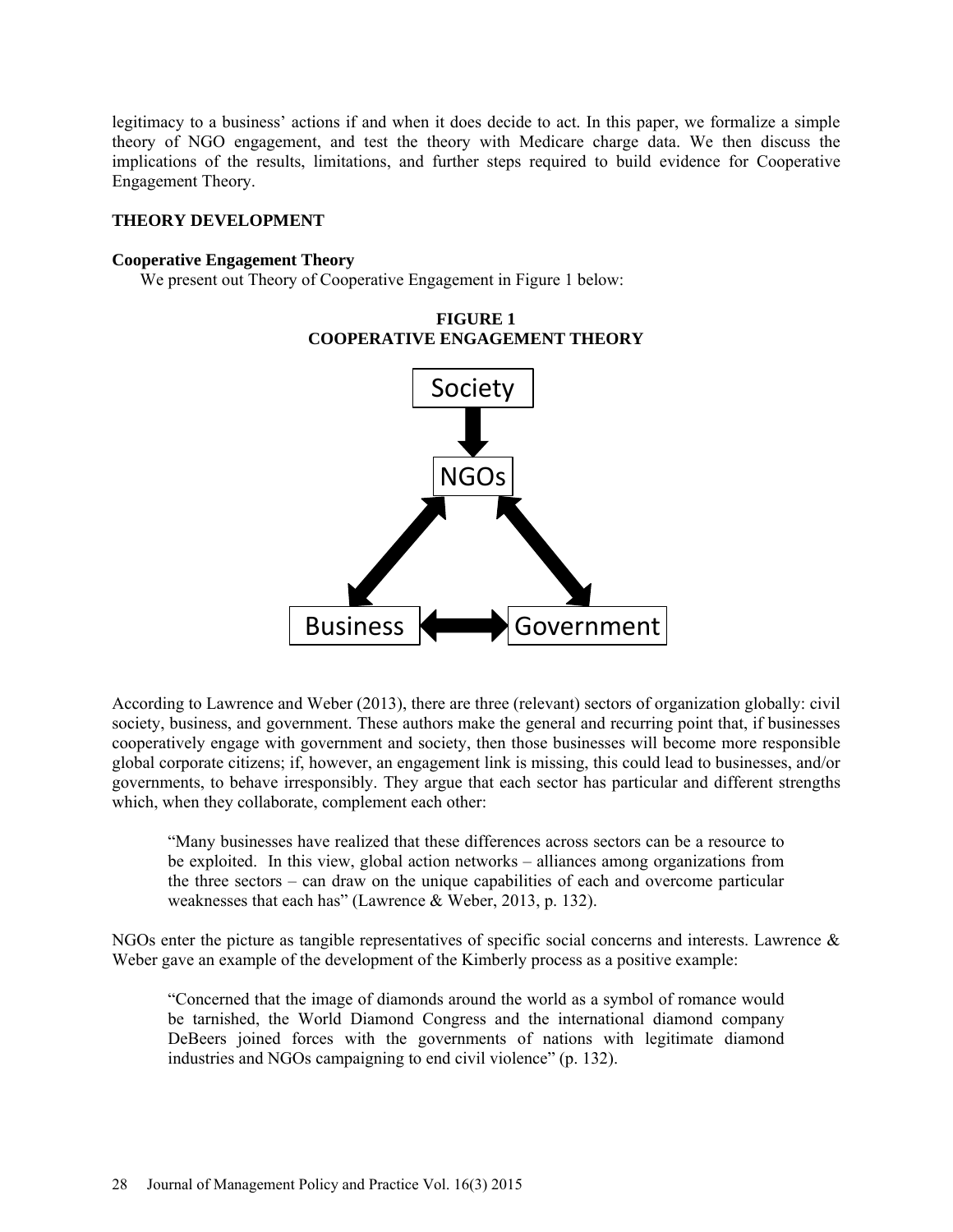The result was the Kimberly Process, a system by which non-conflict diamonds could be tracked so that conflict diamonds could be kept out of the diamond supply chain. This positive solution could only have arisen from the positive collaboration between NGOs, governments, and businesses. In contrast, the authors offered the conflict coltan story as a negative example: electronics companies purchased conflict coltan from a mix of conflict- and nonconflict- organizations in the Congo. The businesses who purchased the coltan failed to cooperate with local nonconflict suppliers of the material, and as the Congo was in a state of civil war, the Congolese government was not available for engagement. As a result, companies avoided purchasing coltan from the Congo altogether, which greatly affected legitimate suppliers and increased the country's unemployment, resulting in harm to the Congolese population. The authors' point is that when, and only when, a cooperative triad is in place per Figure 1, society stands to benefit.

How would companies cooperate with NGOs? The answer is somewhat straightforward: with the types of activities that executives already practice on a daily basis. For the purpose of illustration, Mintzberg's (1989) study of executive activity is well-known and widely cited. In it, he describes 10 management roles across three categories. Speaking to the categories, the executive would use interpersonal types of roles to interact with NGO leaders and representatives, and then assume decisionaltype roles to negotiate with internal organization members to arrive at revised decisions and actions that would be mutually beneficial for both society and the company – as long as relevant government organizations (GOs) are also brought into the executive's interpersonal interaction activities. In other words:

*Proposition 1. Executives/business leaders will lead their businesses into cooperative engagements with NGOs and GOs through the same the same types of activities that they are already performing in the course of their normal business.*

Given this proposition, it is logical to anticipate that cooperative business-NGO-GO engagement will increase relatively rapidly because it the executive business structure is already 'organized to exploit' (Barney & Hesterly, 2009) the engagement activity with existing competencies and organizational **structures** 

A more complicated answer should be crafted for the question: If companies have not traditionally engaged CEOs, *why do so now*? Burgos (2013) answers that (1) NGOs are more familiar with the concerns, problems, and solutions to societal issues; (2) civil society trusts NGOs more than corporations, so to arrive at constructive, responsible decisions and actions that are perceived to benefit society, executives must engage in and seek the approval of NGOs that represent the interests of society; (3) the confrontation-based alternative could result in a public relations disaster for the firm; (4) it is easier to get budget approvals when executives can show that money will be spent on win-win solutions with NGOs and society; (5) the company can realize long-term economic benefits from the cooperative engagement; (6) since the advent of the Internet, NGOs are much more powerful and legitimate [suggesting that stakeholder theory, per Donaldson & Preston (1995), would predict that businesses are primed for cooperative engagement]; (7) community goodwill is increasingly important for companies to obtain, and cooperative engagement is an important means by which community goodwill can be obtained; (8) unrealized business opportunities emerge when cooperative engagement is realized; (9) many businesses constructively engage NGOs and governments already, so cooperative engagement theory merely describes a phenomenon that is occurring in society already; and (10) it is really only a minor – but important – modification of what Porter & Kramer (2006) have already proposed and as we discussed above. When taken in total:

*Proposition 2. Businesses and their executives will be motivated to cooperatively engage with NGOs and GOs to contribute to solving society's problems because they stand to benefit from the engagement.*

As there are generally two types of benefits that every corporation seeks, we have two corollaries: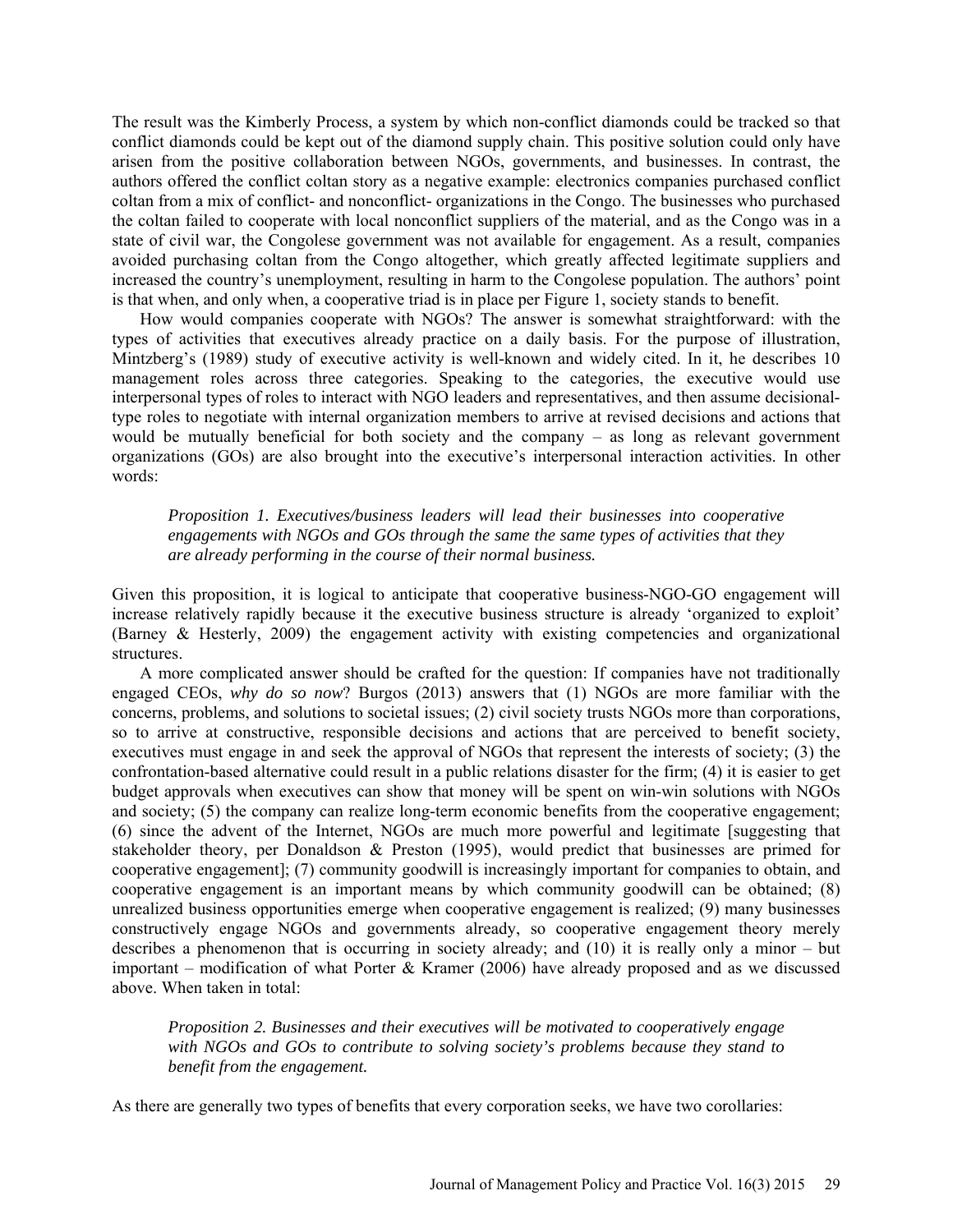*Corollary 1. Constructively-engaged businesses will be more efficient than they would be if they had not been constructively engaged.*

*Corollary 2. Constructively-engaged businesses will be more effective than they would be if they had not been constructively engaged.*

When taken together, these corollaries imply:

*Corollary 3. Constructively-engaged businesses will exhibit higher levels of financial performance than they would be if they had not been constructively engaged.*

This third corollary is of critical importance, because it suggests that firms can use cooperative engagement as a tool for competitive advantage to realize higher financial returns than their competitors. Therefore, companies may not only be motivated to cooperatively engage with NGOs and GOs, they may be in competition with their industry rivals for that engagement, for example, as an exclusive engagement representative for the industry, much like there are competitions for exclusive long-term supplier agreements in some industries. The infusion of strategic importance into cooperative engagement theory would indeed serve as a very strong motivator. We now turn to the development of a specific test of Cooperative Engagement Theory with a statistical analysis of the Medicaid Database.

#### **The Medicaid Database**

In May, 2013, the Centers for Medicare and Medicaid Services released data for the first time, causing widespread confusion as to the cause of the wide variance in charges for the same type of medical treatment, even for hospitals virtually across the street from each other. For example, the *New York Times* (Meier, McGinty, Creswell, May 8, 2013) published a front-page article on the subject, who, after interviewing hospital industry experts, stated:

"… the hospital finance expert … said that private insurers negotiated rates with hospitals that were typically about 30 percent above what Medicare pays. He understands that hospitals will often charge above the Medicare rate, but he said the huge premiums at some hospitals make no sense."

In other words, profit margin markups could not, alone, explain the difference in the wide variances that hospitals bill Medicaid for the same type of medical treatment. However, industry experts could not otherwise explain the wide variances in Medicare charges.

We propose that part of this variance can be explained by cooperative engagement theory. That is, the more a hospital engages with NGOs, the more the hospital will tend to charge less. Whether the hospital is a for-profit business or non-profit business (on the left-hand side of Figure 1), or an extension of a government organization (on the right-hand side of Figure 1), Cooperative Engagement Theory predicts that, as hospital members interact with NGOs relevant to a particular medical procedure, hospital individuals will be made aware of the concerns of the individuals who undergo that treatment. For example, the more a hospital engages with the American Heart Association (AHA), the more it will understand the concerns of the public, and as the rising costs of health care are one of the public's concerns, the AHA-engaging hospital will be more likely to charge less for heart-related medical treatments. In this paper, we will test the relationship between the amount hospitals charge for Chronic Obstructive Pulmonary Disease (COPD) procedures and lung-health-relevant NGOs:

According to the American Lung Association (ALA), COPD is actually a general classification of two diseases, emphysema and chronic bronchitis. The ALA claims that COPD is preventable and treatable, yet it is the third-leading cause of death in the United States (see www.lung.org). Recovery from COPD includes respiratory therapy and medication. Therefore, given that COPD is treatable, betterperforming hospitals should, on average, exhibit lower death rates: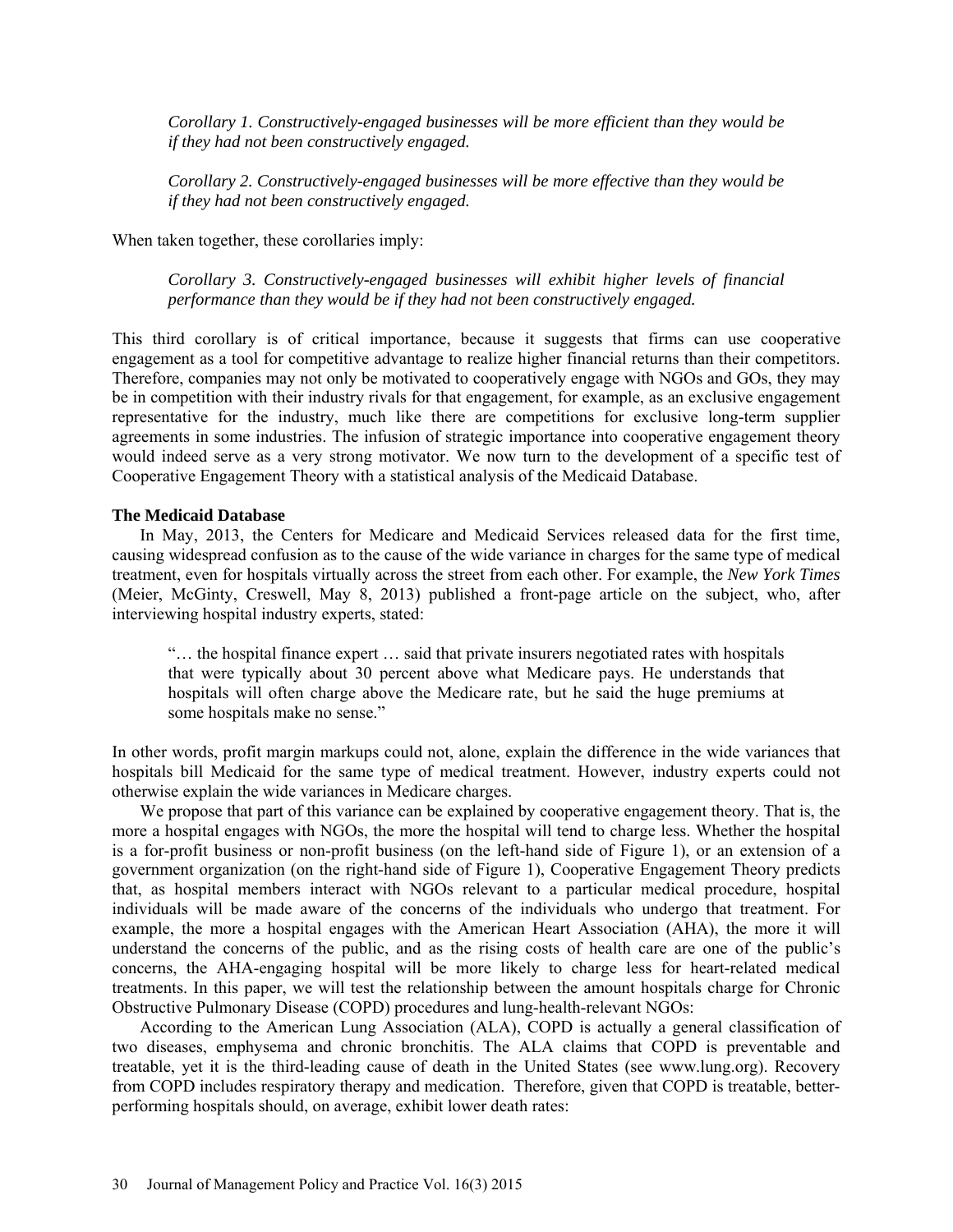*Hypothesis. Engagement with lung health-related NGOs will cause hospitals to charge less for COPD treatments, closer to the cost of the treatment.*

# **METHOD**

### **Observations**

There are three types of COPD charges in the Medicaid dataset:

- 190: COPD with major complication or comorbidity,
- 191: COPD with complication or comorbidity that is not major, and
- 192: COPD without complication or comorbidity.

Of the 163,072 dataset entries, we isolated the COPD entries – 8,105 entries – and eliminated the hospitals that did not have entries for all three types of diagnosis. Our reasoning was that, for hospitals with only two entries, say 190 and 191, some of these diagnoses may have been misclassified because one (or more) of the possible diagnoses were missing. We were left with 7125 entries, or 2375 hospitals, with entries in all three categories. From these 2357 hospitals, we chose a random sample of 100 hospitals and, using code 190 (the code with the highest average charge because these were charges associated with the most seriously sick patients) as the dependent variable, we added to each hospital observation/dataset entry the following control variables:

- *Distinctions*. Hospitals differentiate by the number of awards and accreditations they have received; the implied message is that 'better', more patient-focused hospitals are associated with a greater number of distinctions. Therefore, distinctions might be expected to be a predictor of Medicare charges. Only distinctions that were directly related to patient care success were counted; 'best places to work' and other indirectly relevant distinctions were not.
- *30-day Mortality*. Healthgrades.com reports on actual and expected mortality rates for many Medicaid treatments/charges, and are considered a measure of hospital performance in that area. Hospitals that perform higher, with lower mortality rates, might justify raising their charges because of their 'superior' rate of success per the Healthgrade.com measure. We chose the longer-term 30-day mortality rate rather than the in-hospital mortality rate because we expected a greater variance from the longer-term rate that would be more dependent on quality of care.
- *Number of Licensed Beds*. We used this variable as a measure of hospital size. Most hospitals reported their bed counts on their web pages; for those that did not, we appealed to the US News database at health.usnews.com.
- *Business Structure*. As for-profit hospitals might be motivated more to manipulate the system with higher charges, leading to higher profits, we coded each observation as non-profit (including government-owned hospitals) or for-profit.

# **Independent Variable: COPD NGO Engagements**

Hospital websites did not contain sufficient detail to measure actual executive/doctor-NGO/GO engagements, so we selected a representative proxy variable: the number of times that COPD-relevant NGOs were given as resources on the hospital's website, the number of engagement events held in cooperation with a COPD-relevant NGO, and the number of COPD-relevant support groups scheduled to meet on the hospital website. Examples of COPD-relevant NGOs that we found at least mentioned on hospital websites are:

- Better Breathers Pulmonary Support Group
- American College of Chest Physicians One Breath
- American Lung Association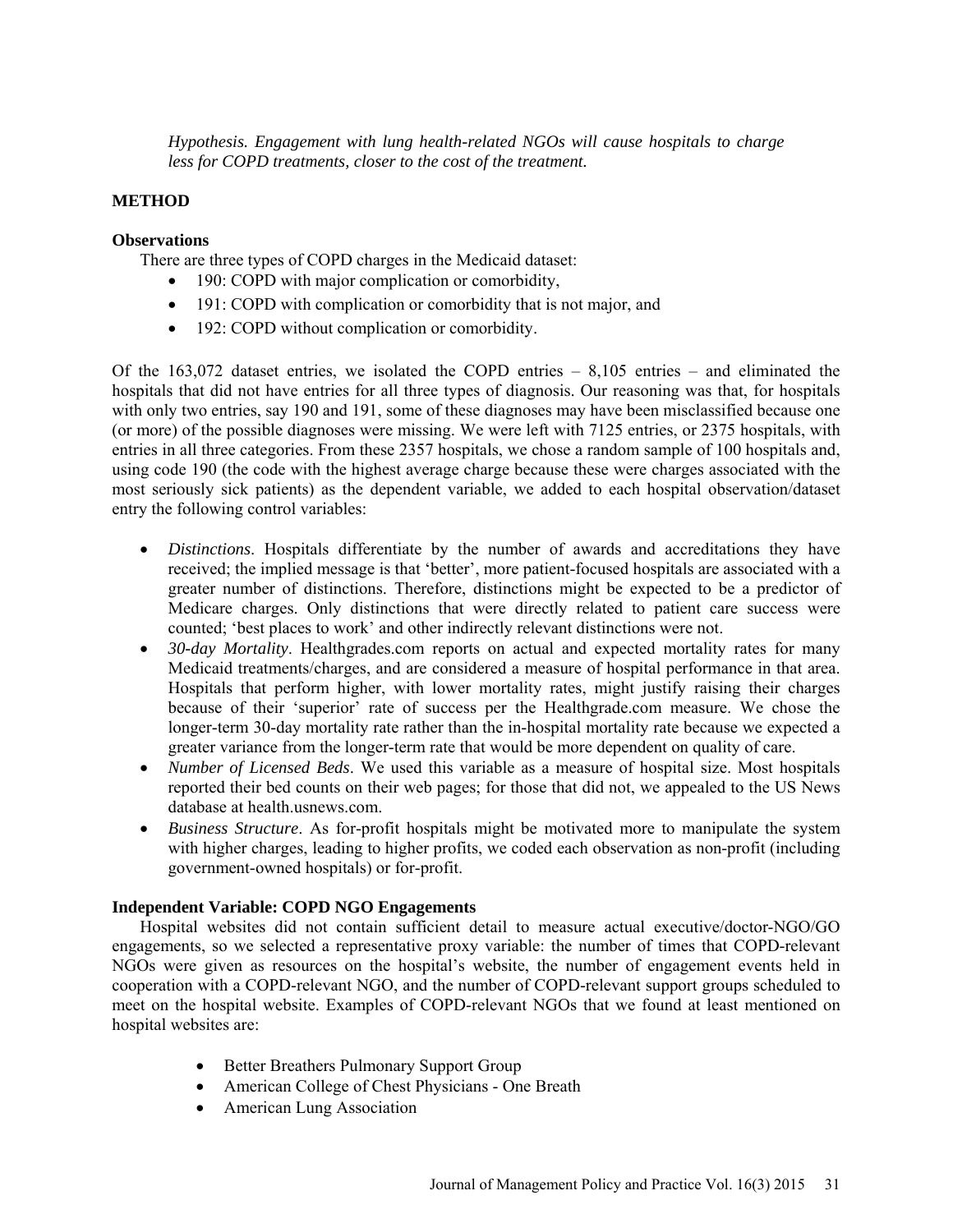- National Heart, Lung, and Blood Institute
- Global Initiative for Chronic Obstructive Lung Disease
- National Lung Health Education Program
- American Association of Cardiovascular and Pulmonary Rehabilitation
- Pulmonary Partners/Respiratory Support Group
- American Association for Respiratory Care
- COPD Foundation
- American Thoracic Society
- American Association for Respiratory Care

In addition, if a health encyclopedia was made available to the Internet user, this was counted as an NGO 'engagement', because it reflects an attitude that the hospital can help its patients by appealing to external sources, such as the ADAM Health Answers encyclopedia. This gave the initial appearance of uniformity across a number of hospitals, with the same figures, articles, and NGO resources listed, but we noted that each hospital's informational database was reviewed and approved by a medical doctor at the hospital; at some hospitals, the NGO resources section had been deleted at the apparent discretion of the hospital's reviewing doctor. For the Hospitals that authored their own COPD information, and organized their own COPD support groups, a "0" was assigned for the engagement variable.

# **RESULTS AND DISCUSSION**

#### **Statistical Results**

In Table 1, we show the table of correlations, including averages and standard deviations. All correlations were shown to be relatively low, indicating independence between predictors, and suggesting that no single predictor variable might be, by itself, a significant predictor of COPD charges.

|                  | Average  | <b>Standard Deviation</b> | COPD 190 | Beds  | Engagements |
|------------------|----------|---------------------------|----------|-------|-------------|
| COPD 190 Charges | \$29,120 | \$22140                   |          |       |             |
| <b>Beds</b>      | 244      | 164                       | $-0.042$ |       |             |
| Engagements      | 22       | .78                       | $-0.038$ | .46   |             |
| Distinctions     | 7.70     |                           | 0.149    | 0.060 | 0.08        |

## **TABLE 1 VARIABLE CORRELATIONS**

Table 2 shows the ordinary least-squares multivariate regression results, with control variables and predictor variable. The results indicate that the 30-day Mortality rate was not a significant predictor of Medicare charges, implying that there is no evidence to indicate that hospital charges vary by hospital performance on that medical treatment. The Distinctions and Non-Profit control variables were notable, with p-values at about 0.2, but non-significant. Perhaps a larger sample size might identify these variables as significant, even though the Non-Profit variable is binary. COPD NGO Engagements was significant – barely – at the 10% level, with a p-value of 0.10. This indicates support for Cooperative Engagement Theory, as the number of engagements was a (partial) significant predictor of COPD 190 Medicaid charges. Nearly as interesting is the very strong and negative relationship between the number of beds and Medicaid charges, with the results indicating that every additional licensed bed was associated with an addition of about \$2,250 in Medicaid charge, with a p-value of 0.003, indicating a strong relationship. This relationship is in the opposite direction that we predicted, and suggests diseconomies of scale, at least with respect to Medicaid charges. It may be that, the bigger the hospital, the more it is under pressure to cover its fixed costs with Medicaid charges, and as out-patient services become the dominant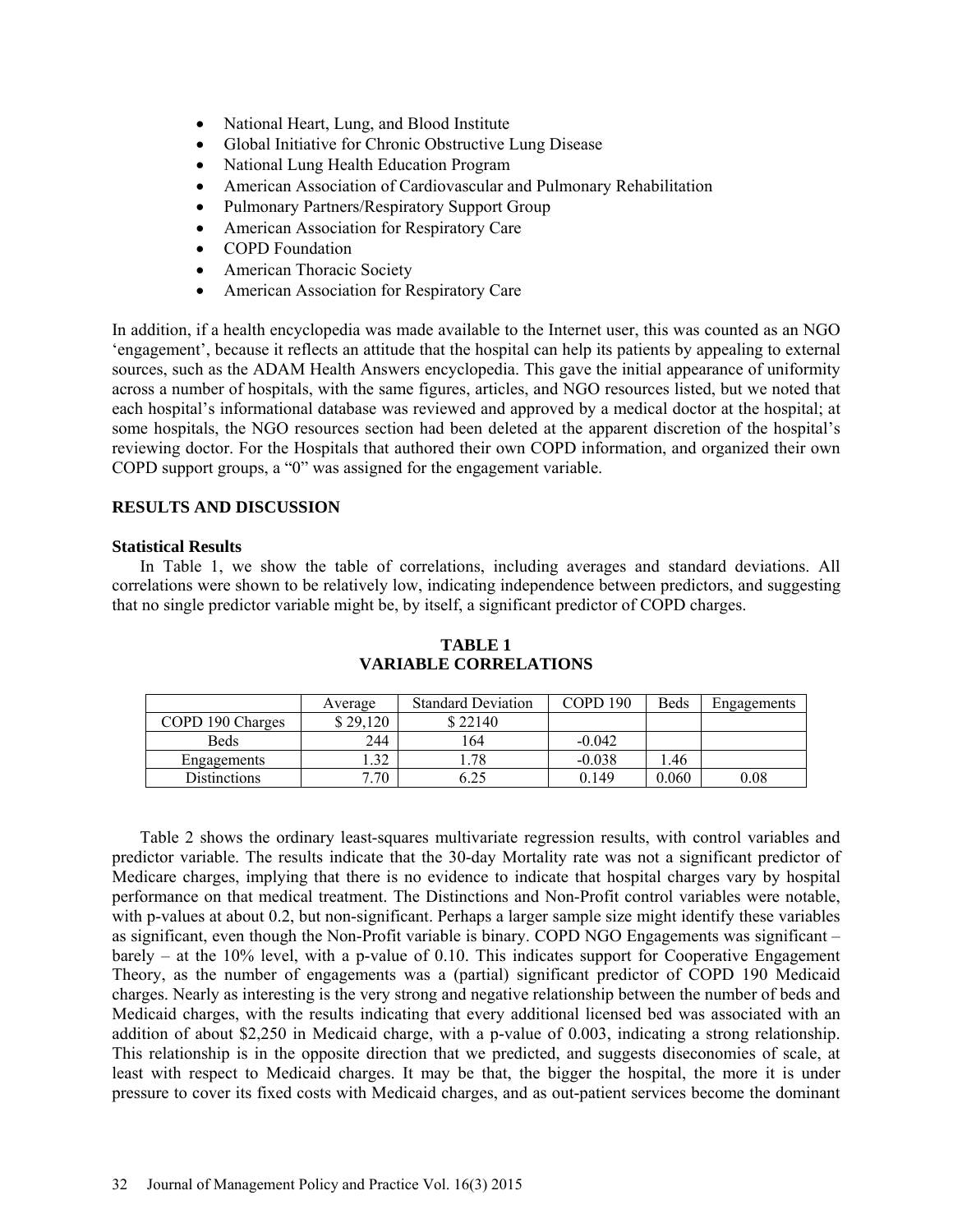source of revenues for efficiently-operating hospitals, a large number of beds may have become core rigidities at a rate that is remarkably consistent across hospitals.

| <b>Regression Statistics</b> |              |                       |              |         |                |
|------------------------------|--------------|-----------------------|--------------|---------|----------------|
| Multiple R                   | 0.38         |                       |              |         |                |
| R Square                     | 0.14         |                       |              |         |                |
| <b>Adjusted R Square</b>     | 0.10         |                       |              |         |                |
| <b>Standard Error</b>        | 21010.94     |                       |              |         |                |
| <b>Observations</b>          | 100          |                       |              |         |                |
| <b>ANOVA</b>                 |              |                       |              |         |                |
|                              | df           | <b>SS</b>             | MS           | F       | Significance F |
| Regression                   | 5            | $7.03E + 09$          | $1.41E + 09$ | 3.185   | 0.011          |
| Residual                     | 94           | $4.15E+10$            | $4.41E + 08$ |         |                |
| Total                        | 99           | $4.85E+10$            |              |         |                |
|                              |              |                       |              |         |                |
|                              | Coefficients | <b>Standard Error</b> | t Stat       | P-value |                |
| Intercept                    | 19969        | 8243                  | 2.42         | 0.02    |                |
| <b>Distinctions</b>          | 481.96       | 391.9                 | 1.23         | 0.22    |                |
| <b>Beds</b>                  | 41.63        | 13.71                 | 3.04         | 0.0031  |                |
| COPD NGO                     | $-2256$      | 1368                  | $-1.65$      | 0.10    |                |
| Engagements                  |              |                       |              |         |                |
| 30-Day Mortality             | 79773        | 145844                | 0.55         | 0.59    |                |
| Non-Profit                   | $-6758$      | 5317                  | $-1.27$      | 0.21    |                |

**TABLE 2 MULTIPLE REGRESSION RESULTS**

In our theoretical discussion above, we noted that hospitals might use NGO/GO engagement as a point of competition with other hospitals. In this context, our significant results suggest an explanation of the wide variance of Medicare charges: what we might be seeing is the result of the aforementioned competition, where the 'losers' in the industry are left out of the GO/NGO engagement activities. Left with little guidance and advice on proper charging procedures, these 'losers' are left to their own devices, which sometimes may result in the frequent, massive over-charging that we see in the Medicaid dataset.

The positive support for Cooperative Engagement Theory suggests that this practice of appealing to and engaging with relevant NGOs may soon become a general management principle. In that case, poor managers will be described as individuals who cut themselves off from NGO involvement and engagement, and effective-efficient managers as individuals who include relevant NGOs as part of a routine managerial decision-making process.

#### **Limitations**

This study was limited by the judgments required to arrive at an accurate count of distinctions and awards, as some hospitals included separate web-page lists, while others did not. The Engagement counts were also subject to rater judgment, and in any case, suffered from accuracy, as this proxy variable was not expected to be as accurate as a count of actual NGO/GO engagements. Furthermore, our exploratory study only tests one link of the triad at a time. We need future studies to test all three engagement links simultaneously. However, having said this, it is notable that our predictor variable was found to be significant – surely, a more accurate variable will indicate significance at an even higher level.

The two dominant limitations of the study were (1) we only studied one charge, among many in the Medicaid dataset, and (2) our sample size was only 100. We intend to correct for these shortcomings in a revision of this paper before it is submitted for publication.